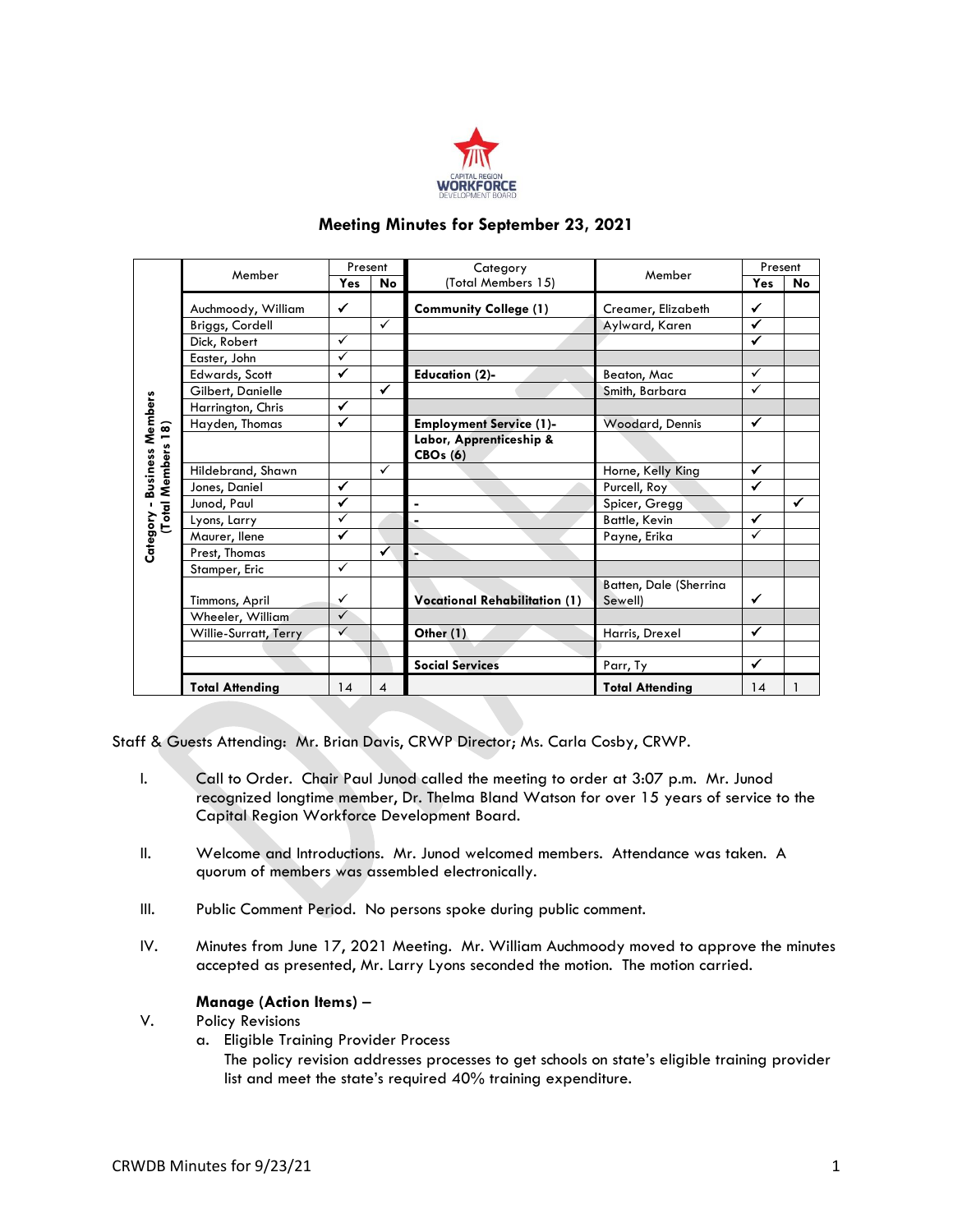The Board's approval is needed to add clarification for programs that lead to a Bachelor's or Master's degree. The revision will enable workforce staff to work with schools and support participants to attain their degree. To reach students, staff will work with schools to identify potential program participants as well as incorporating various outreach methods.

The second revision supports conditional approval of eligible training provider programs. Approval is needed to authorize the director the ability to grant provisional approval for training providers until the Board meets; timing is a concern. The Board meets quarterly. If a student has a program of interest and it's not on the state's eligible trainng provider list, they cannot enroll in training; this is a missed training opportunity.

Performance Outcomes is a requirement under federal law. If a student enrolls in a program, the school must provide performance outcomes on all students. Virginia has had an exemption waiver for this requirement. This change aligns the policy with requirements under renewal. After June 30 2022, schools must provide performance information.

The state is developing a report for training providers to complete. The state may work with the VEC to get wage and employment data. Schools do not currently have access to this information.

Mr. William Auchmoody moved to approve revisions to the eligible training provider process; Ms. Dale Batten seconded the motion. The motion carried.

b. Access to Participant Training (Individual Training Accounts).

The policy defines elements considered before entering training and identifies the amount of funds allocated for training. The recommended revisions are to approve increasing the training cap to \$20,000 per student and staff documentation required to be maintained when making training placements. It is noted that the policy does not limit the number of people that may access training.

Mr. Larry Lyons moved to approve the policy revisions as presented; Mr. Drexel Harris seconded the motion. The motion carried. Ms. Elizabeth Creamer abstained from the vote noting CCWA is an eligible training provider.

c. Incumbent Worker Training.

This is an employer based service; the employer identifies employees that need new skill sets. This is a proactive, business retention service. Funds go directly to the business. The business identifies what training is needed, who will do training, and how long training will take. Funds are then reimbursed at 50%.

The current policy mirrored the tuition cap, company paid up to \$10,000. The increase will raise the incumbent worker cap to \$20,000 a project and if the company has 50 or fewer employees, will pay 75% of cost. The provision is allowed by federal government. Local policy action is required to change the scale.

Mr. William Auchmoody moved to approve the tuition cap to \$20,000; Ms. Dale Batten seconded the motion. The motion carried.

d. On-the Job Training (exception to training voucher process) is somewhat employer and jobseeker based.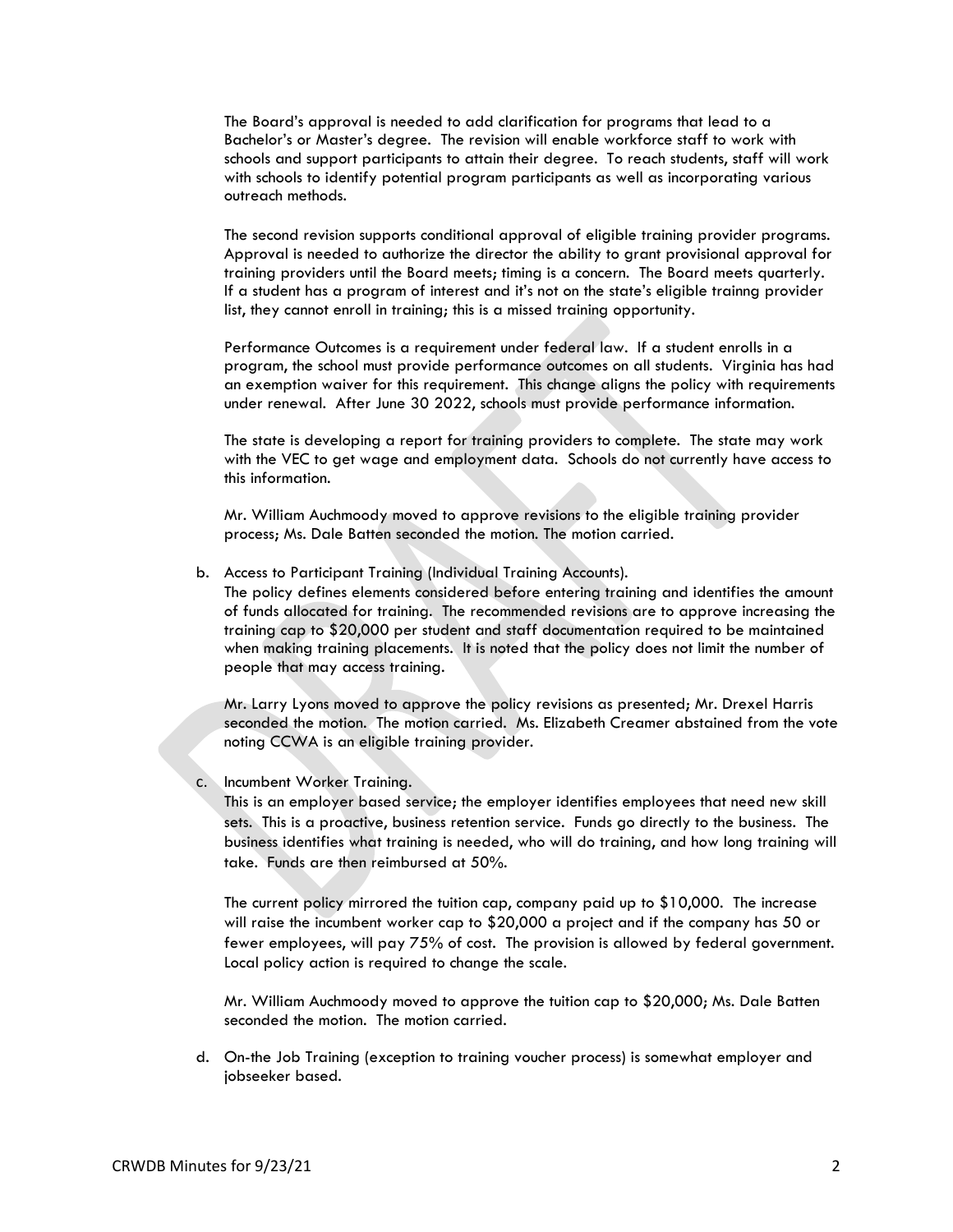Employer identifies basic hiring requirement and staff identify 10 employees (company interviews and determines how many they will hire) and what additional training they will need. Once they start work, they earn wages while in training.

The revision changes cap to \$20,000. If the employer has 50 employees or less, reimbursement is 75%. OJT's had been slow however the current number have surpassed numbers for last year.

Mr. William Auchmoody moved to approve the tier target amounts as presented; Mr. Thomas Prest seconded the motion. The motion carried.

- VI. Eligible Training Provider Applications
	- a. Centura College programs for approval are Construction Electrician, Combination Welder, HVAC, and Medical Assistant.
	- b. ECPI programs for approval are Cyber defense and ethical hacking, Digital Logic Systems, Windows System Administration, Linux System Administration, Technical Support These programs are micro-credential programs at a cost around \$5,000.

Both provider's programs have met ADA compliance, accreditation, etc. related to targeted industries. The Strategy & Outcomes Committee recommends approval of both provider's programs. Ms. Dale Batten moved to approve the training provider applications as presented; Mr. Larry Lyons seconded the motion. The motion carried.

Advance (Discussion Items)

VII. Committee Restructure in Support of Strategic Plan

In 2021, the state required areas develop a new Strategic Plan. The Plan encompasses information from business surveys and stakeholder engagements. The new plan was adopted last year. Each goal has a related action items.

- 1. External Alignment and Outcomes (former Strategy & Outcomes Committee). External committee.
- 2. Service Equity and Access (former Operations). Serves as the service delivery arm developing service strategies and implementation plans. The WIOA compliance committee identifies what needs to be done from the federal level and would also manage training provider applications.
- 3. Governance. This committee focuses on the internal and organization components of the Board, making sure the organization itself is healthy and functional to supports its external objects.

The Executive and Finance Committee would remain unchanged. Would retain executive and finance committee.

Brian noted that no action is needed to the CRWDB Bylaws to adopt changes.

VIII. Director's Report and Discussion

An overview of 4<sup>th</sup> Quarter Performance Outcomes was presented. This is the first year measurable skills gains are counted.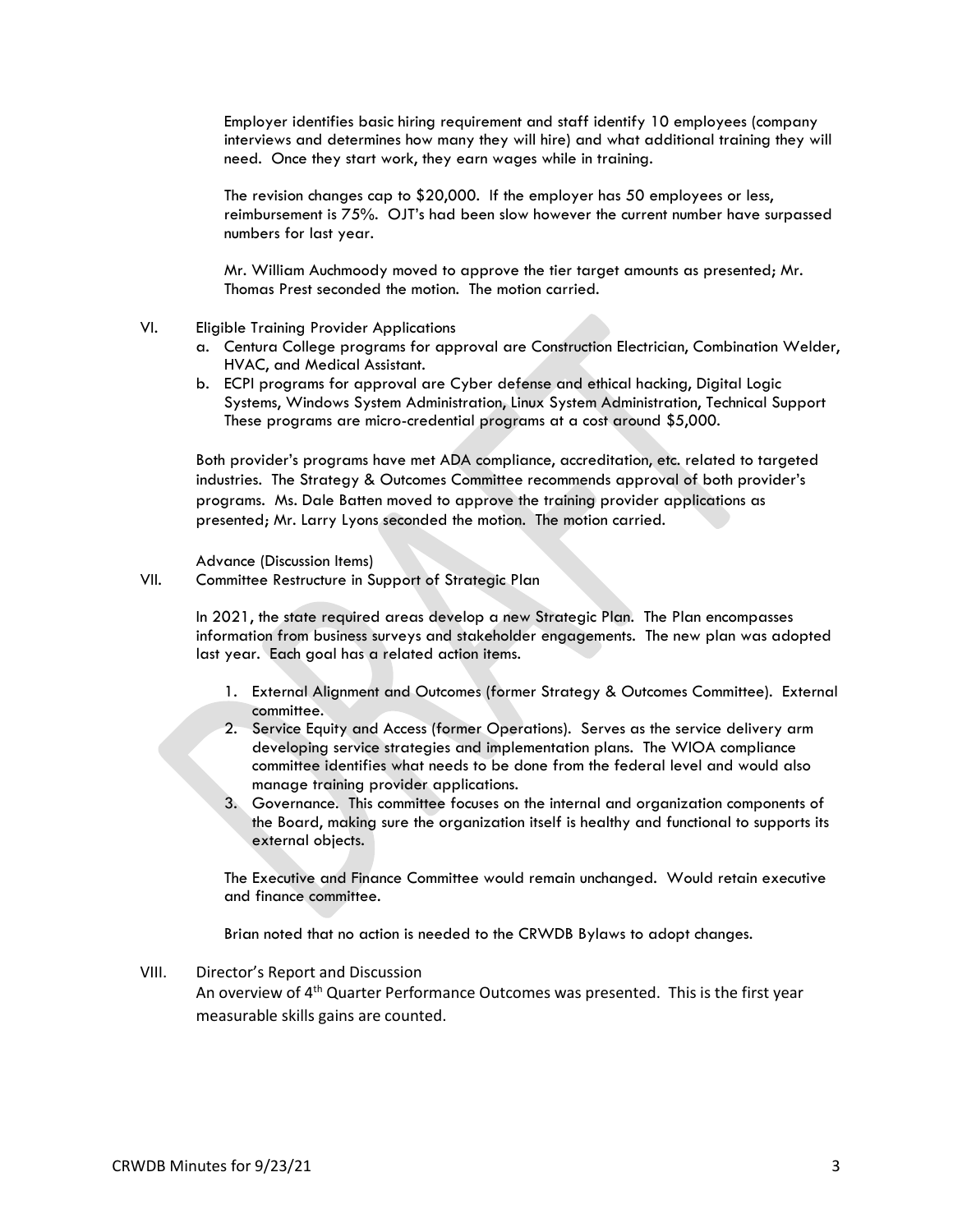## **Adult Program - Overall Performance Met**

There was a decrease in credential attainment. The state implemented a new process requiring the average total of all programs and determines the negotiated percentage achieved.

Ms. Danielle Johnson, Equus Program Director noted that credential attainment may be affected by the pandemic. Raw data will be provided to the youth and adult and dislocated worker providers.

### **Dislocated Worker Program – Performance Met**

Performance is generally higher than adults. Target numbers were either Met or Exceeded. Achieved 113% of negotiated rate.

### **Youth Program – Performance Met**

Provider did an excellent job for the quarter. Some challenges with Measurable Skills Gains but continues to do well. Several participants involved in technical training.

| Location             | July - August<br>2021 | Same period<br>2020 | Same period<br>2019 |
|----------------------|-----------------------|---------------------|---------------------|
| Chesterfield         | 639                   | 571                 | 814                 |
| Henrico              | 2,240                 | 1,501               | 3,701               |
| <b>Richmond West</b> | 539                   | 1,059               | 1,985               |
| (opened 2021)        |                       | (Cary St.)          | (Cary St.)          |
| Total                | 3,418                 | 3,131               | 6,500               |

#### **Workforce Center Visitors**

It was noted that 54% of the 3,400 visitors are coming in for services. Ms. Johnson shared that numbers also reflect period when services were limited to virtual; some remain virtual. Customers are returning to the building.

#### **Active Enrolled Participants**

| Program   | July - August<br>2021 | <b>Same period</b><br>2020 | Same period<br>2019 |  |
|-----------|-----------------------|----------------------------|---------------------|--|
| Adult     | 144                   | 70                         | 167                 |  |
| <b>DW</b> | 74                    | 64                         | l 1 1               |  |
| Youth     | 140                   | 155                        | 209                 |  |
| Total     | 358                   | 289                        | 487                 |  |

VEC reports new claims increased 300%. There is a backlog of unresolved claims. A new system is being instituted; no claimant activity will be accessible or available during the changeover.

Mr. Junod asked about the status of the ADA study for the Richmond Center. Mr. Davis shared that the landlord is taking care of concerns to widen doorways, stripe parking lot spaces, and install weights on doors.